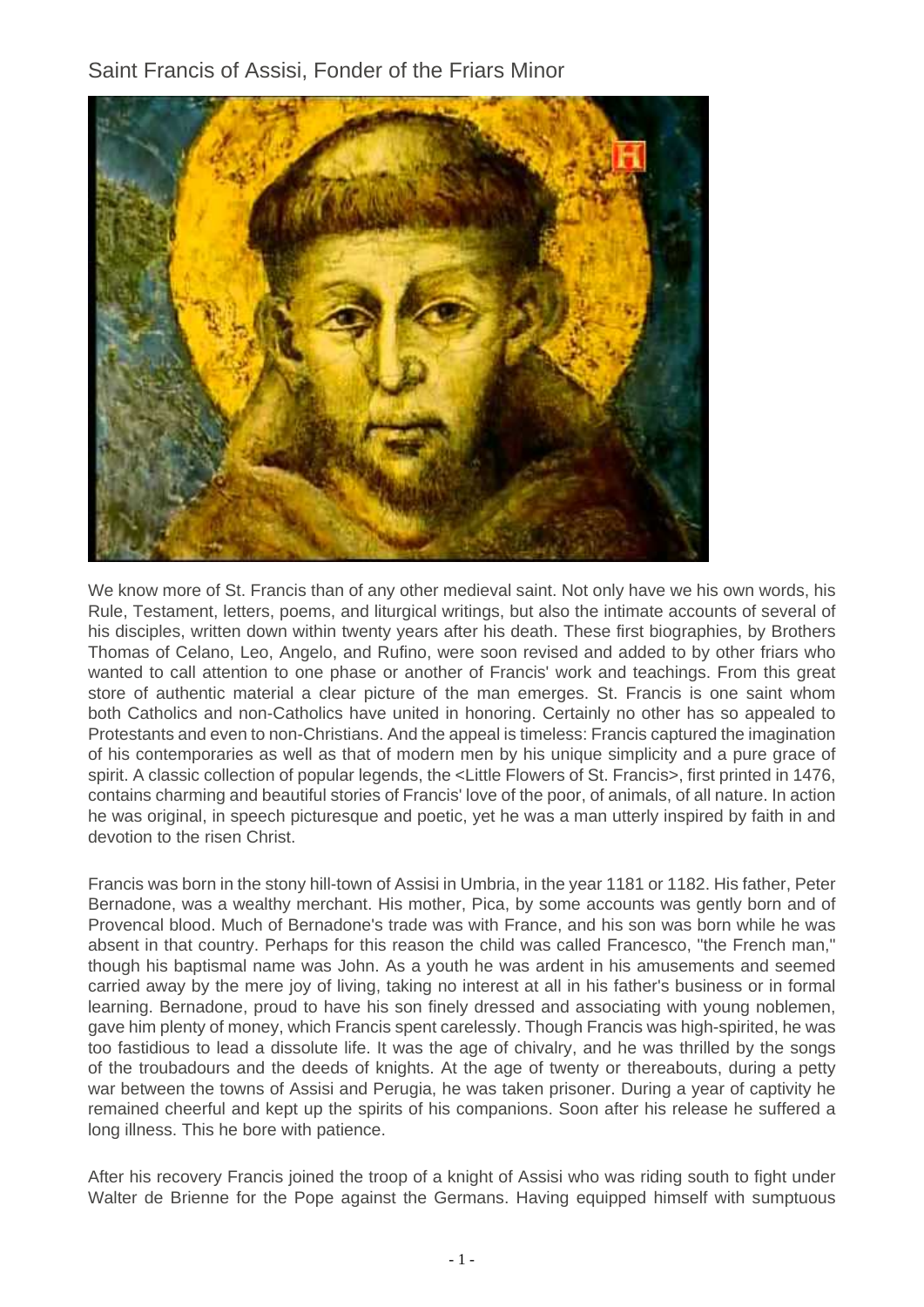apparel and fine armor, he fared forth. On the way he met a knight shabbily clad, and was so touched with compassion that he exchanged clothes with him. That night he dreamed he saw his father's house transformed into a castle, its walls hung with armor, all marked with the sign of the cross; and he heard a voice saying that the armor belonged to Francis and his soldiers. Confident now that he would win glory as a knight, he set out again, but on the first day fell ill. While lying helpless, a voice seemed to tell him to turn back, and "to serve the Master rather than the man." Francis obeyed. At home he began to take long rambles in the country and to spend many hours by himself; he felt contempt for a life wasted on trivial and transitory things. It was a time of spiritual crisis during which he was quietly searching for something worthy of his complete devotion. A deep compassion was growing within him. Riding one day in the plains below Assisi, he met a leper whose loathsome sores filled Francis with horror. Overcoming his revulsion, he leapt from his horse and pressed into the leper's hand all the money he had with him, then kissed the hand. This was a turning point in his life. He started visiting hospitals, especially the refuge for lepers, which most persons avoided. On a pilgrimage to Rome, he emptied his purse at St. Peter's tomb, then went out to the swarm of beggars at the door, gave his clothes to the one that looked poorest, dressed himself in the fellow's rags, and stood there all day with hand outstretched. The rich young man would experience for himself the bitterness and humiliation of poverty.

One day, after his return from Rome, as he prayed in the humble little church of St. Damian outside the walls of Assisi, he felt the eyes of the Christ on the crucifix gazing at him and heard a voice saying three times, "Francis, go and repair My house, which you see is falling down." The building, he observed, was old and ready to fall. Assured that he had now found the right path, Francis went home and in the singleness and simplicity of his heart took a horseload of cloth out of his father's warehouse and sold it, together with the horse that carried it, in the market at the neighboring town of Foligno. He then brought the money to the poor priest of St. Damian's church, and asked if he might stay there. Although the priest accepted Francis' companionship, he refused the money, which Francis left lying on a window sill. Bernadone, furious at his son's waywardness, came to St. Damian's to bring him home, but Francis hid himself and could not be found.

He spent some days in prayer, and then went bravely to see his father. He was now so thin and ill-clad that boys in the streets pelted him and called him mad. The exasperated Bernadone beat Francis, fettered his feet, and locked him up. A little later his mother set him free and Francis returned to St. Damian's. His father pursued him there and angrily declared that he must either return home or renounce his share in his inheritance-and pay the purchase price of the horse and the goods he had taken as well. Francis made no objection to being disinherited, but protested that the other money now belonged to God and the poor. Bernadone had him summoned for trial before Guido, the bishop of Assisi, who heard the story and told the young man to restore the money and trust in God. "He does not wish," the bishop said, "to have His church profit by goods which may have been unjustly acquired." Francis not only gave back the money but went even further. "My clothing is also his," he said, and stripped off his garments. "Hither to I have called Peter Bernadone father.... From now on I say only, 'Our Father, who art in Heaven.'" Bernadone left the court in sorrow and rage, while the bishop covered the young man with his own cloak until a gardener's smock was brought. Francis marked a cross on the shoulder of the garment with chalk, and put it on.

Henceforth he was completely cut off from his family, and began a strange new life. He roamed the highways, singing God's praise. In a wood some robbers stopped him and asked who he was. When he answered soberly, "I am the herald of the Great King," they jeered and threw him into a ditch. He picked himself up and continued on his way singing. At a monastery, Francis was given alms and a job of work, as a poor traveler. Trudging on to the town of Gubbio, he was recognized by a friend, who took him to his house and gave him a proper tunic, belt, and shoes. These he wore for nearly two years as he walked about the countryside. When he returned to St. Damian's the priest welcomed him, and Francis now began in earnest to repair the church, begging for building stones in the streets of Assisi and carrying off those that were given him. He labored with the masons in the actual reconstruction, and, by the spring of 1208, the church was once more in good condition. Next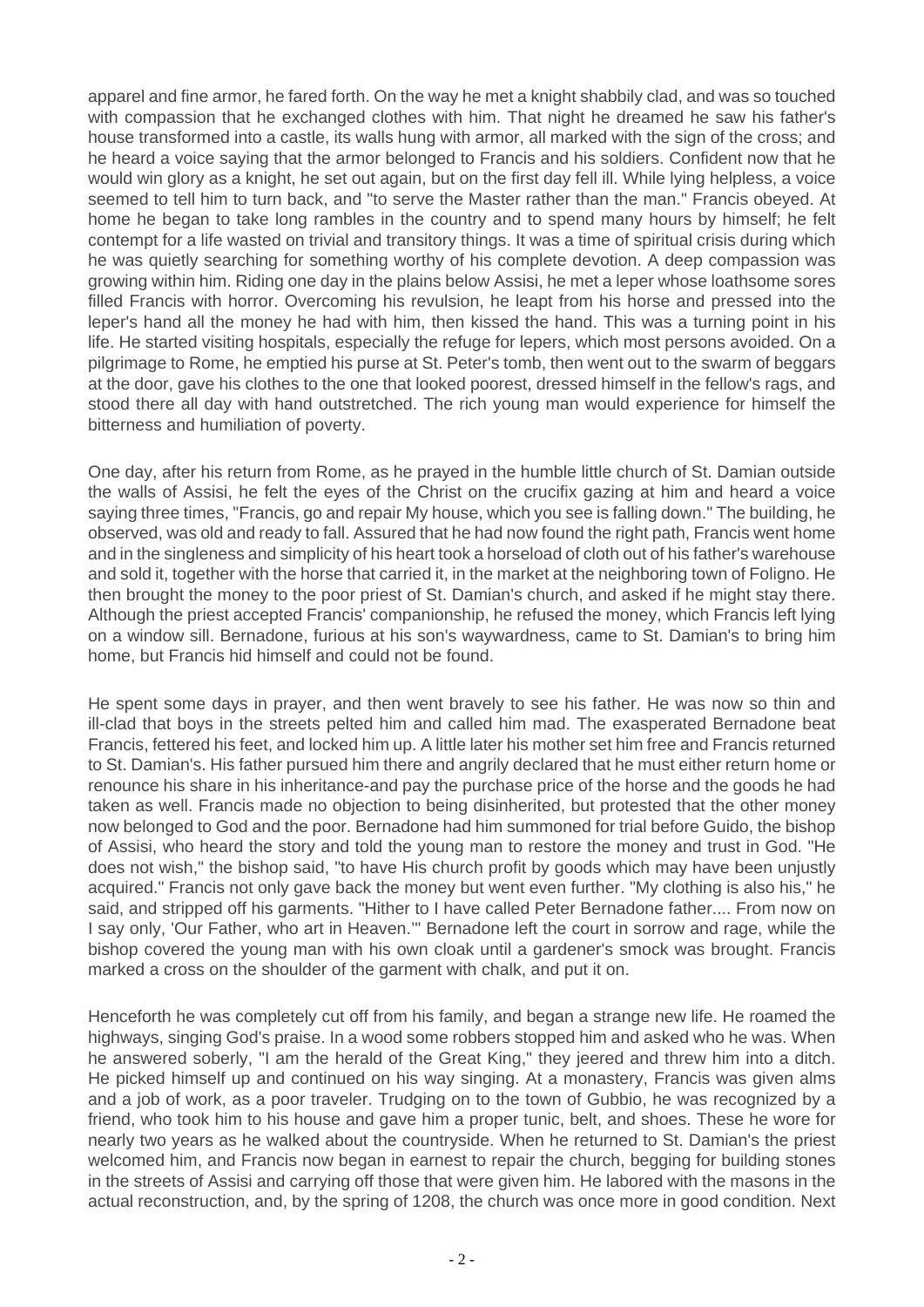he repaired an old chapel dedicated to St. Peter. By this time many people, impressed by his sincerity and enthusiasm, were willing to contribute to the work. Francis was now attracted to a tiny chapel known as St. Mary of the Portiuncula, belonging to a Benedictine monastery on Monte Subasio. It stood in the wooded plain, some two miles below Assisi, forsaken and in ruins. Francis rebuilt it as he had done the others, and seems to have thought of spending his life there as a hermit, in peace and seclusion. Here on the feast of St. Matthias, in 1209, the way of life he was to follow was revealed to him. The Gospel of the Mass for this day was Matthew X, 7-19: "And going, preach, saying The Kingdom of Heaven is at hand.... Freely have you received, freely give. Take neither gold nor silver nor brass in your purses . . . nor two coats nor shoes nor a staff.... Behold I send you forth as sheep in the midst of wolves...." These words suddenly became Christ's direct charge to him. His doubts over, he cast off shoes, staff, and leathern girdle, but kept his rough woolen coat, which he tied about him with a rope. This was the habit he gave his friars the following year. In this garb he went to Assisi the next morning and, with a moving warmth and sincerity, began to speak to the people he met on the shortness of life, the need of repentence, and the love of God. His salutation to those he passed on the road was, "Our Lord give you peace."

An early disciple was Bernard Quintavalle, a rich and prudent merchant of the city, who invited Francis to stay at his house. At night they had long talks, and there was no mistaking Francis' passionate dedication. Bernard soon informed Francis that he would sell all his goods and give the proceeds to the poor and join him. Shortly afterward, a canon of the cathedral, Peter de Cattaneo, asked to come with them. The three then went down to the Portiuncula, where, on April 16, Francis "gave his habit" to these two companions and they built themselves simple huts. Brother Giles, a man of great gentleness and purity of spirit, was the next to come, and others soon followed.

For a year Francis and his now numerous companions preached among the peasants and helped them in the fields. A brief rule which has not been preserved was drawn up. Apparently it consisted of little more than the passages from the Gospel which Francis had read to his first followers, with brief injunctions to manual labor, simplicity, and poverty. In the summer of 1210 he and some of the others carried it to Rome to obtain the Pope's approbation. Innocent III, the great ruler of Catholic Europe, listened but hesitated. Most of the cardinals he consulted thought that the existing orders should be reformed before their number was increased and that the proposed rule for the new organization, taken though it was from Christ's own command, was impractical. Cardinal John Colonna, who pleaded for Francis, was deputed to examine him as to his orthodoxy, while Innocent considered the matter. Later the Pope dreamed he saw Francis propping up the Lateran Church with his shoulder. He was to see Dominic in a similar position five years later. Summoning Francis and his companions, he orally approved their mission of preaching penitence, only requiring that they always get the consent of the local bishop; also they must choose a leader with whom the ecclesiastical authorities might communicate. Francis was thereupon elected head, and Cardinal Colonna gave them the monk's tonsure.

Francis and his little band returned to Umbria rejoicing. A temporary shelter was found near the foot of Monte Subasio, and from there they went out in all directions preaching repentance, and the blessedness of doing God's will. The cathedral of Assisi was the only church large enough to hold the crowds that flocked to hear them, especially after it was known that their rule had papal approval. Soon the abbot of the Benedictine monastery gave them in perpetuity their beloved Portiuncula chapel and the ground on which it stood. Francis would accept only the use of the property. The spirit of holy poverty must govern their order, if they were to be disciples of Him who had not where to lay His head. In token of this arrangement, the friars sent to the Benedictines every year as rent a basket of fish caught in a neighboring river. In return, the monks gave the friars a barrel of oil. This annual exchange of gifts still goes on between the Benedictines of St. Peter's in Assisi and the Franciscans of the Portiuncula. On the ground around the chapel the friars quickly built themselves some huts of wood and clay, enclosing them by a hedge. This was the first Franciscan monastery.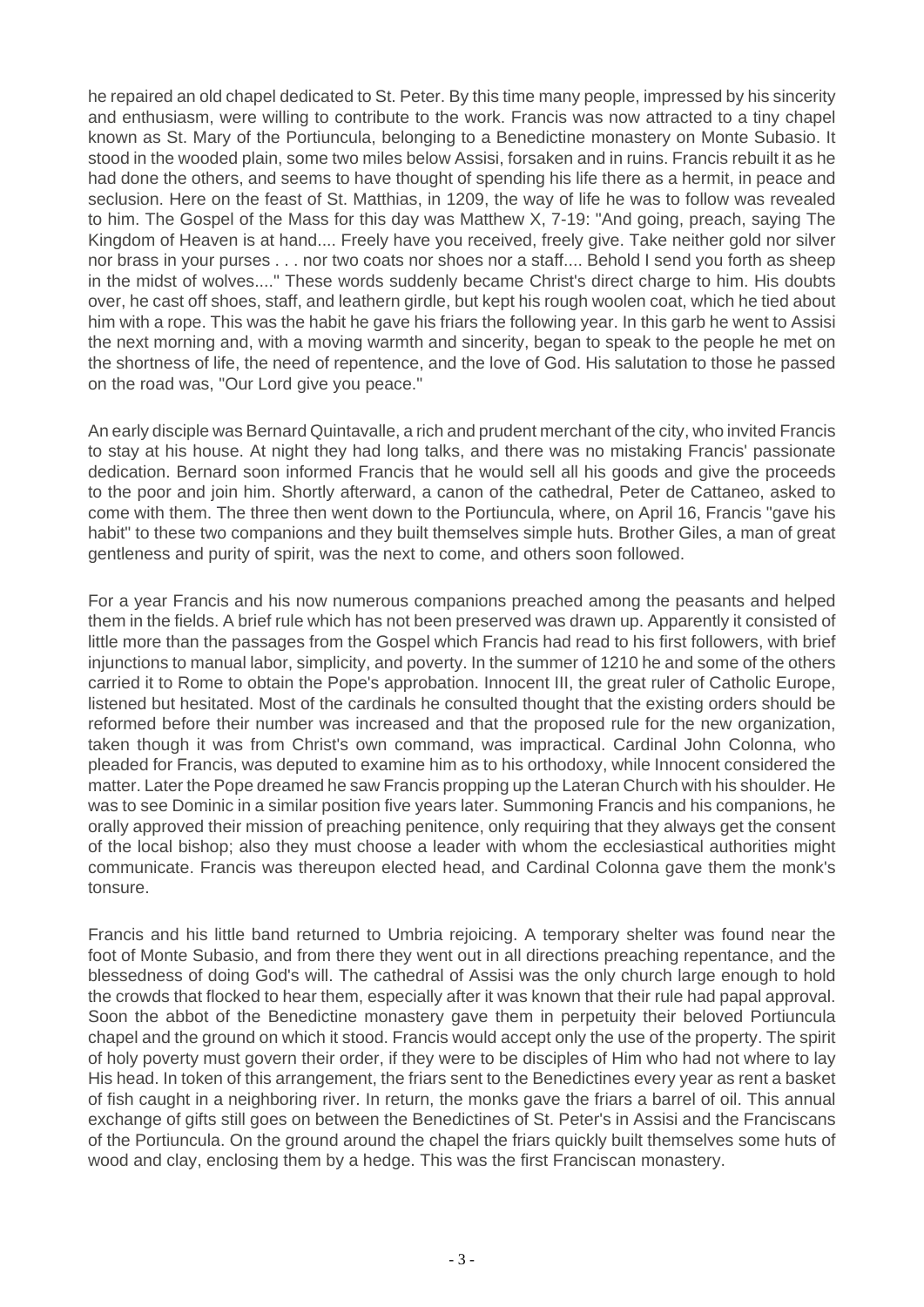Because the body was meant to carry burdens, to eat scantily and coarsely, and to be beaten when sluggish or refractory, Francis called it Brother Ass. When, early in his new life, he was violently tempted, he threw himself naked into a ditch full of snow. Again when tempted like Benedict he plunged into a briar patch and rolled about until he was torn and bleeding. Yet before he died he asked pardon of his body for having treated it so cruelly; by that time he considered excessive austerities wrong, especially if they decreased the power to labor. He had no use for eccentricity for its own sake. Once when he was told that a friar so loved silence that he would confess only by signs, his comment was, "That is not the spirit of God but of the Devil, a temptation, not a virtue."

Francis was reverently in love with all natural phenomena—sun, moon, air, water, fire, flowers; his quick warm sympathies responded to all that lived. His tenderness for and his power over animals were noted again and again. From his companions we have the story of his rebuke to the noisy swallows who were disturbing his preaching at Alviano: "Little sister swallows, it is now my turn to speak; you have been talking enough all this time." We hear also of the birds that perched attentively around when he told them to sing their Creator's praises, of the rabbit that would not leave him at Lake Trasymene, and of the tamed wolf of Gubbio—all incidents that have inspired innumerable artists and story tellers.

The early years were a time of training in poverty, mutual help, and brotherly love. The friars worked at their various trades and in the fields of neighboring farmers to earn their bread. When work was lacking, they begged, though they were forbidden to take money. They were especially at the service of lepers, and those who were helpless and suffering. Among the recruits soon to present themselves were the "Three Companions," Angelo, Leo, and Rufino, who were in time to write of their beloved leader; and the ''renowned jester of the Lord," Brother Juniper, of whom Francis said, "I would I had a forest of such junipers." It was he who, while a crowd was waiting to receive him at Rome, was found playing seesaw with some children outside the city.

In the spring of 1212, an eighteen-year-old girl of Assisi named Clara[1] heard Francis preach in the cathedral and left her father's castle to take the vow of poverty and become a disciple. The monks of Monte Subasio again aided Francis by giving him a place where Clara and her earliest followers could be lodged; to them he gave the same rules as the brothers had. In the autumn of that year Francis resolved to go as a crusader of peace to the Mohammedans of the East. With a companion he embarked for Syria, only to suffer shipwreck off the Dalmatian coast. Having no money for the return passage, they got back to Ancona as stowaways. The follow ing year Francis preached up and down central Italy. In 1214 he made another attempt to reach the Mohammedans, this time by the land route through Spain. So eager was he to arrive that his companion could scarcely keep up with him on the road. But once more Francis was disappointed, for in Spain he was taken ill and had to return to Italy.

There, on his recovery, he resumed direction of the order and his tours of preaching. To the order he gave the name of Friars Minor, Little Brothers, to express his wish that they should never be in positions above their fellows. Many cities were now anxious to have the brothers in their midst to act as peace-makers in periods of civil strife, and small communities of them sprang up rapidly throughout Umbria, Tuscany, and Lombardy. In 1215 Francis went to Rome for the great Council of the Lateran, which was also attended by the future St. Dominic, who had begun his missionary work in Languedoc while Francis was still a youth.

At Pentecost in 1217 a general chapter of all Friars Minor was held at Assisi. They had now become so numerous and so widely dispersed that some more systematic organization was necessary. Italy was divided into provinces, each in charge of a responsible minister provincial. "Should anyone be lost through the minister's fault and bad example, that minister will have to give an account before our Lord Jesus Christ." Missions were sent to Spain, Germany, and Hungary, and Francis himself made plans to go to France, of which he had heard so much in childhood from his father. He was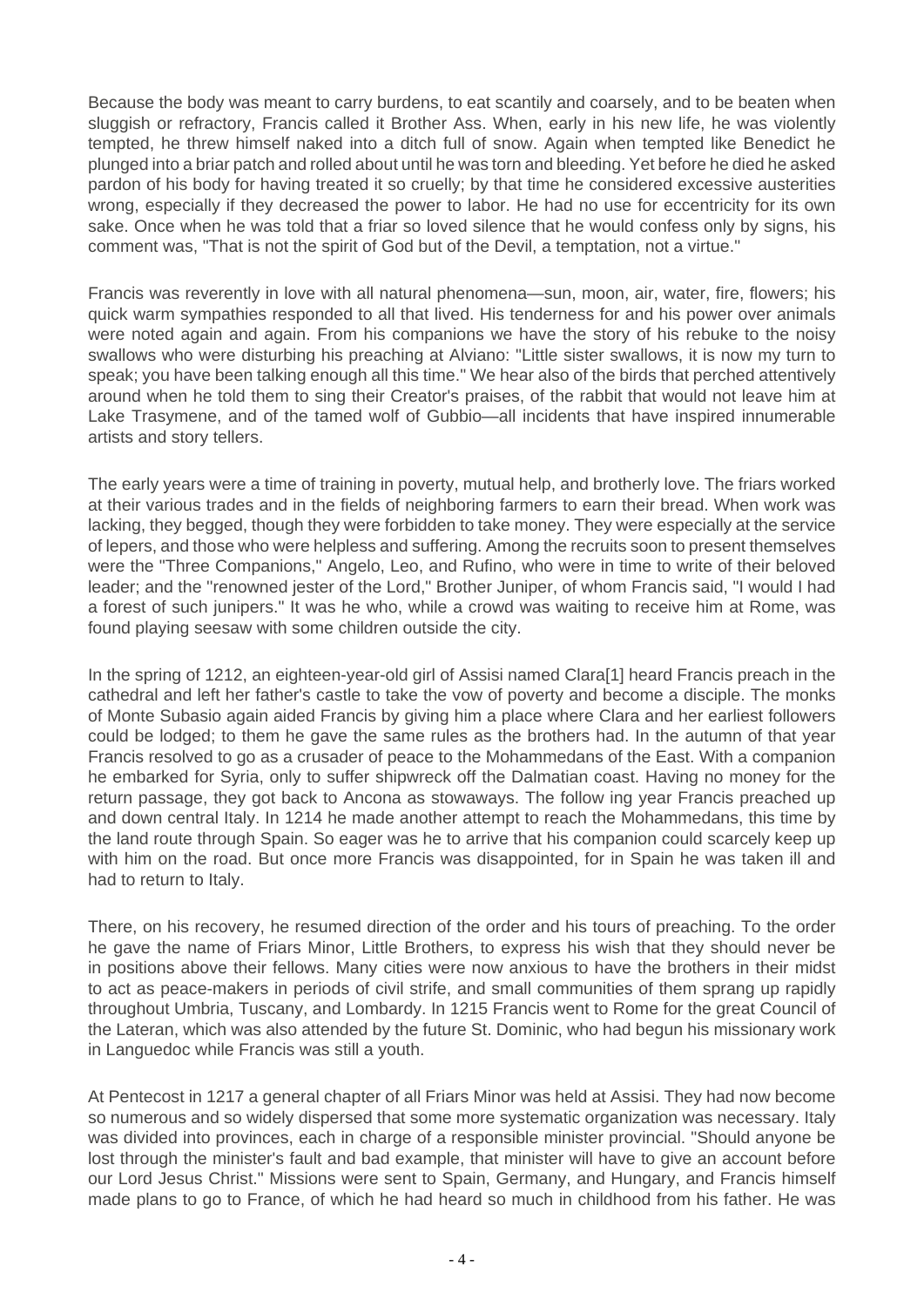dissuaded by Cardinal Ugolino, who after the death of Cardinal John Colonna began to serve as advisor to the new convent. He sent instead Brother Pacifico and Brother Agnello; the latter was afterwards to establish the order in England.

Although still the head, Francis was prevailed on at times to submit to the prudent Ugolino. The cardinal actually presided at the general chapter of 1219, called, like its predecessor, a "mat chapter" because of the huts of wattles and straw hastily put up to shelter the five thousand friars present. The more learned and worldly-wise of the brothers were critical of the free and venturesome spirit of their founder, who, they claimed, was improvident and naive. They wanted more material security and a more elaborate rule, similar to that of the older orders. Francis defended his position with spirit: "My brothers, the Lord called me into the way of simplicity and humility, and this way He has pointed out to me for myself and for those who will believe and follow me.... The Lord told me he would have me poor and foolish in this world, . . . God will confound you by your own wisdom and learning, and, for all your fault-finding, bring you repentance whether you will or no."

From this chapter Francis sent some of his friars on missions to the infidels in Tunisia, Morocco, and Spain, while he himself undertook one to the Saracens of Egypt and Syria, embarking with eleven friars from Ancona in June, 1219. At the city of Damietta on the Nila Delta, which the crusaders were besieging, Francis was deeply shocked at the profligacy, the cynicism, and the lack of discipline of the soldiers of the cross. When in August the leaders prepared to attack, he predicted failure and tried to dissuade them from the attempt. The Christians were driven back with the slaughter of six thousand men, yet they continued the siege, and at last took the city. Meanwhile, a number of the soldiers had pledged themselves to live by Francis' rule. He also paid several visits to the Saracen leader, Melek-el-Kamil, Sultan of Egypt. There is a story to the effect that he first went among the enemy with only Brother Illuminato, calling out, "Sultan! Sultan!" When he was brought before the Sultan and asked his errand, Francis replied boldly, "I am sent by the Most High God, to show you and your people the way of salvation by announcing to you the truths of the Gospel." Discussion followed, and other audiences. The Sultan, somewhat moved, invited Francis to stay with him. "If you and your people," said Francis, "will accept the word of God, I will with joy stay with you. If you yet waver between Christ and Mohammed, order a fire kindled and I will go into it with your priests that you may see which is the true faith." The Sultan replied that he did not think any of his <imams> would dare to enter the fire, and he would not accept Francis' condition for fear of upsetting the people. He offered him many presents, which Francis refused. Fearing finally that some of his Moslems might desert to the Christians, he sent Francis, under guard, back to the camp.

Sickened by the senseless slaughter and brutality that marked the taking of the city, Francis went on to visit the Holy Places of Palestine. When he returned to Italy he found that in his absence his vicars, Matthew of Narni and Gregory of Naples, had held a general chapter and introduced certain innovations, tending to bring the Franciscans a little more into line with other orders and to confine them in a more rigid framework. At several of the women's convents, regular constitutions, drawn up on the Benedictine model, had been imposed by Cardinal Ugolino. In Bologna Francis found his brothers housed in a fine new monastery. He refused to enter it, and went for lodging to Dominic's Friars Preachers. Sending for his provincial minister, he upbraided him, and ordered the friars to leave the building. He felt that his fundamental idea was being betrayed. It was a serious crisis, but it ended in Francis' acceptance of some measure of change. Ugolino convinced him that he himself, not the order, was the owner of the new building; also that systematic supervision and regulation were necessary for such a far-flung organization. Francis' profound humility made him ready to blame himself for anything that went wrong. He would not give up his faith in the way of life that Christ had shown him, but he became less confident. He finally went to Pope Honorius III and asked that the cardinal be made official protector and counselor of the order. At the chapter meeting of 1220 he resigned his position as minister general; in May, 1221, he offered his draft for a revised rule, a long and confused document, containing a new requirement, a year's novitiate before a candidate could be admitted; there were long extracts from the New Testament, and passionate appeals to the brothers to preserve the old life of poverty and love. The jurists of the order, those who knew the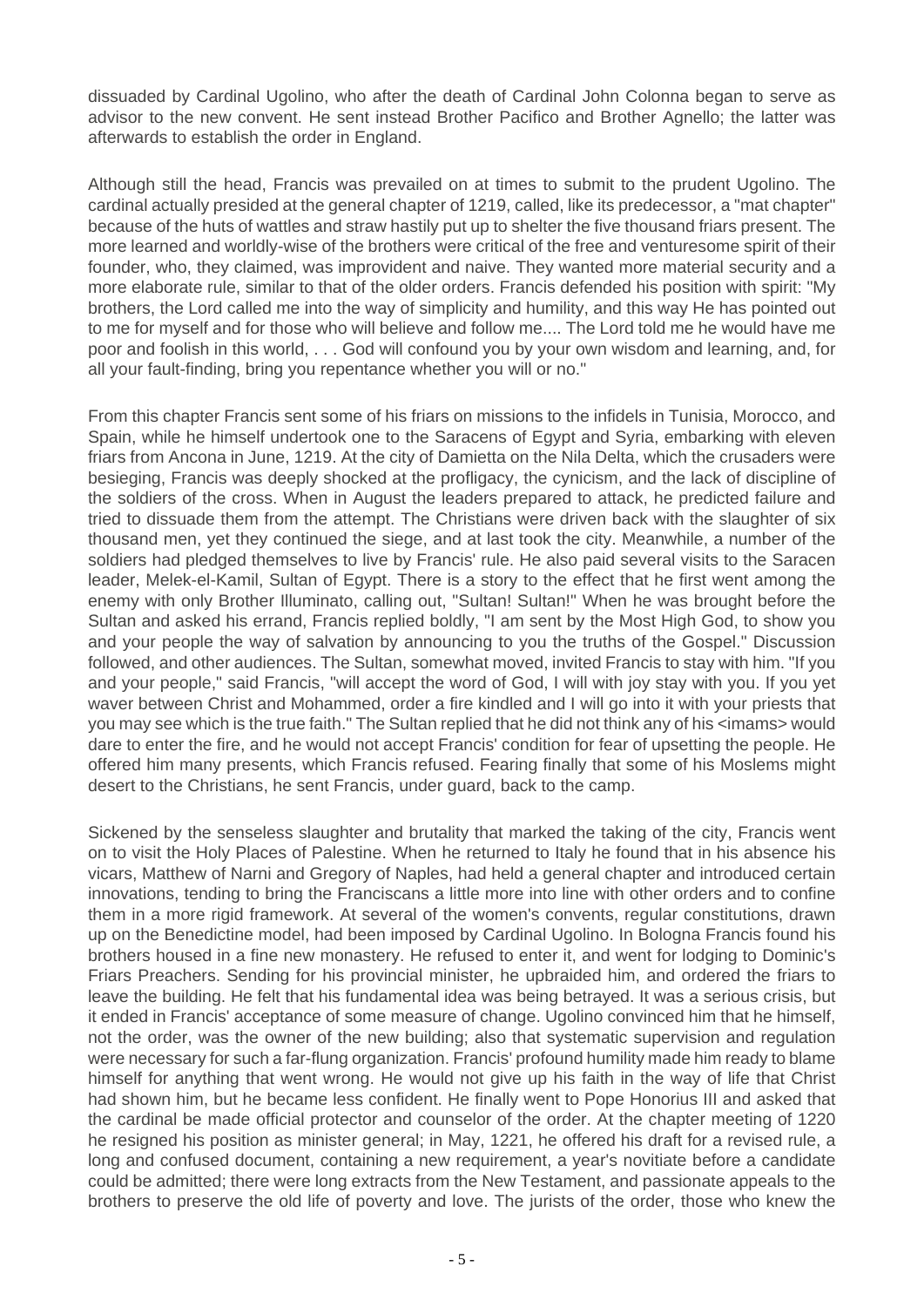problems of administration, and the provincial ministers all wanted something more precise, a rule which could be understood and followed anywhere in the world by men who had never seen Francis, and which would also keep Franciscans from diverging too widely from the established usages of the historic Church.

Once at least during the two years that followed, Francis broke away to the solitude of a mountain near Rieti, and worked over the rule alone. The final result he delivered to Brother Elias of Cortona, then minister general, but the copy was somehow lost, and Francis patiently dictated the substance of it to Brother Leo. In the form in which it was at last presented to the chapter general in 1223 and solemnly approved by Pope Honorius it has remained ever since. The words of Christ which made up almost all of the original rule of 1210 are omitted. It is explicit on a number of points which in 1210 had been left indefinite-methods of admission, times of fasting, government by ministers and triennial general chapters, requirements for preaching, obedience to superiors; at the head of all is a cardinal governor appointed by the pope. The early simplicity is gone, though now and again the fervor of Franciscan idealism breaks through the sober text. The brothers are still to receive no money, to labor as far as they are able, to own no house "nor anything." They are not to be ashamed to beg, since "the Lord made himself poor for us in this world." They are not to trouble to educate illiterate brothers but to strive instead for pure hearts, humility, and patience. The contrast, however, between the old rule and the new shocked and pained some of the members. Yet it seemed true that such a great institution could not be run without a system of uniform control or let its members wander as they pleased over the earth, with no churches of their own where they could preach regularly, and no house where they could live together. To Brother Elias, the able and masterful friar who with Cardinal Ugolino became the directing force, there was still too much of the unworkable Franciscan dream in the new rule and in later years he refused to be bound by it. In 1230 the cardinal, then Pope Gregory IX, issued an official interpretation of it.

Somewhat earlier Francis and the cardinal had drawn up a rule for the fraternity of lay men and women who wished to associate themselves with the Friars Minor and followed as best they could the rules of humility, labor, charity, and voluntary poverty, without withdrawing from the world: the Franciscan tertiaries or Third Order of today.[2] These congregations of lay penitents became a power in the religious life of the late Middle Ages.

The Christmas season of 1223 Francis spent near the village of Greccio in the valley of Rieti, weary in mind and body. There he remarked to his friend, the knight, Giovanni di Vellita, "I would make a memorial of that Child who was born in Bethlehem, and in some sort behold with bodily eyes the hardships of His infant state, lying on hay in a manger, with the ox and the ass standing by." So a rude stable was set up at the hermitage, with a live ox and ass, and a child lying on straw, and the people crowded to the midnight Mass, at which Francis as deacon read the Gospel story and then preached. His use of the <creche> gave impetus to its later popularity. Having become extremely frail, he remained at Greccio for some months longer.

In June, 1224, Francis attended his last chapter meeting, at which the new rule was formally delivered to the provincial ministers. In August, with a few of the brothers closest to him, he made his way through the Apennine forest to the peak of Alvernia, a place of retreat put at his disposal years earlier by the lord of Chiusi. A hut of branches was built for him, a little way from his companions. Brother Leo daily brought him food. His fears for the future of the order now increased and reached a climax. And here it was, on or about Holy Cross Day, September 14, that at sunrise, after a night of prayer, he had a vision of a winged seraph, nailed to a cross, flying towards him; he also felt keen stabs of pain in hands, feet, and sides. The vision vanished, and he discovered on his body the stigmata of the crucified Christ. During his lifetime, few persons saw the stigmata, called by Dante, "the ultimate seal." Thenceforth he kept his hands covered with the sleeves of his habit, and wore shoes and stockings. To those who were there with him, he disclosed what had happened, and within a few days composed the poem, "Praise of the Most High God."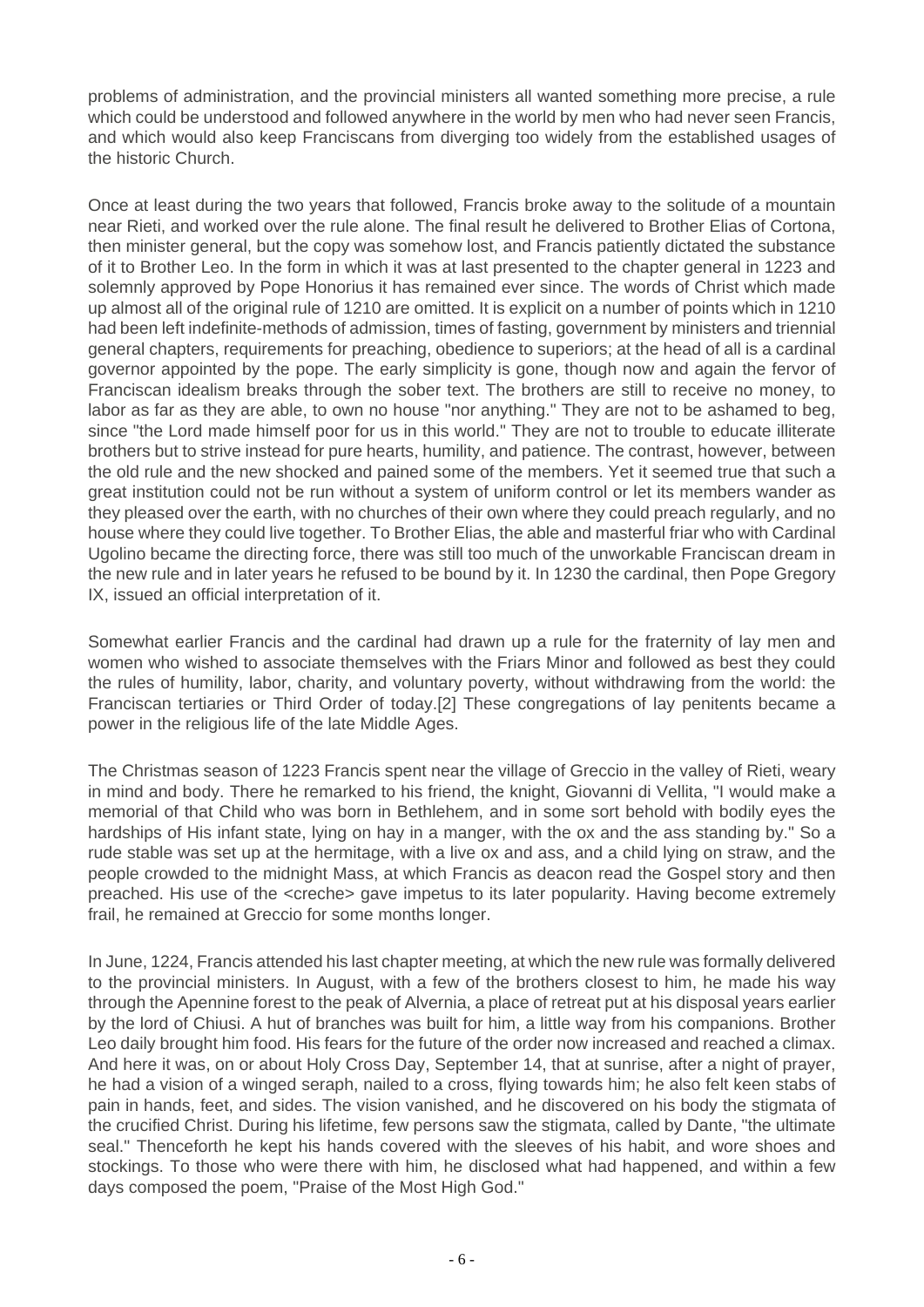After celebrating the feast of St. Michael on September 29, the now enfeebled friar rode down the mountain on a borrowed horse, and healed several persons who were brought to him in the plain below. Weak as he was, he insisted on preaching, riding from village to village on an ass. Young and ambitious members of the order, already set on rivaling the Dominicans as brilliant and popular preachers in the towns, were eager to outshine them in the schools as well. Francis realized that learning had its uses, but to fulfill their special mission, he knew that his brothers needed much time for prayer, meditation, and helpful labor. He feared the prescribed scholastic training, thinking it tended to feed conceit and extinguish charity and piety. Above all, Lady Learning was dangerous as a rival to Lady Poverty. Yet under pressure he yielded so far as to consent to the appointment of Antony of Padua as reader and teacher.

Francis' health was growing worse, the stigmata were a source of pain, and his eyes were failing. In the summer of 1225 Cardinal Ugolino and the vicar-general, Elias, made him consent to put himself in the hands of the Pope's physician at Rieti. On his way there he stopped to pay a final visit to Abbess Clara and the nuns of St. Damian He stayed for over a month, and seemed depressed by his apparent failure to accomplish his mission in life. For two weeks he lost his sight, but finally triumphed over suffering and gloom, and in a sudden ecstasy one day composed the beautiful, triumphant "Canticle of the Sun," and set it to music. The brothers might sing it as they went about their preaching. He went on to Rieti to undergo the agonizing treatment prescribed- cauterization of the forehead by white-hot iron, and plasters to keep the wound open. Strangely enough, he obtained some relief. During the winter he preached a little, and dictated a long letter to his brothers, which he hoped would be read at the opening of future general chapters. They were to love one another, to love and follow Lady Poverty, to love and reverence the Eucharist, and to love and honor the clergy. He also composed a still longer letter to all Christians, repeating his message of love and harmony.

Yearning to be at home, when spring came he was carried north to Assisi and lodged in the bishop's palace, but these fine surroundings depressed Francis, and he begged to be taken to the Portiuncula. As they bore him down the hill, he asked to have the stretcher set down, and turning back for a moment towards the city he blessed it and bade it farewell. At the Portiuncula he was able to dictate his Will, a final, firm defense of all he had been and done. No one coming after him must introduce glosses to explain away any part of the rule or of this Will, for he had written it "in a clear and simple manner" and it should be understood in the same way and practiced "until the end." Four years later Ugolino, then Pope Gregory IX, at the same time that he gave an official interpretation of the rule, announced that the brothers were not bound to observe the Will.

As the end drew near, Francis asked his brothers to send to Rome for the Lady Giacoma di Settesoli, who had often befriended him. Even before the messenger started, the lady arrived at his bedside. Francis also sent a last message to Clara and her nuns. While the brothers stood about him singing the "Canticle of the Sun," with the new stanza he had lately given them, in praise of Sister Death, he repeated the one hundred and forty-first Psalm, "I cried to the Lord with my voice; with my voice I made supplication to the Lord." At his request he was stripped of his clothing and laid for a while on the ground that dying he might rest in the arms of Lady Poverty. Back upon his pallet once more, he called for bread and broke it and to each one present gave a piece in token of their love. The Gospel for Holy Thursday, the story of the Lord's Passion as told by St. John, was read aloud. And as darkness fell on Saturday, October 3, 1226, Francis died.

He had asked to be buried in the criminals' cemetery in the Colle d'Inferno, but early the next morning a crowd of his fellow citizens came down and bore his body to the church of St. George in Assisi. Here it remained for two years, during which time a process of canonization was being carried through. In 1228 the first stone was laid for the beautiful basilica built in Francis' honor, under the direction of Brother Elias. In 1230 his body was secretly removed to it and, in fear that the Perugians might